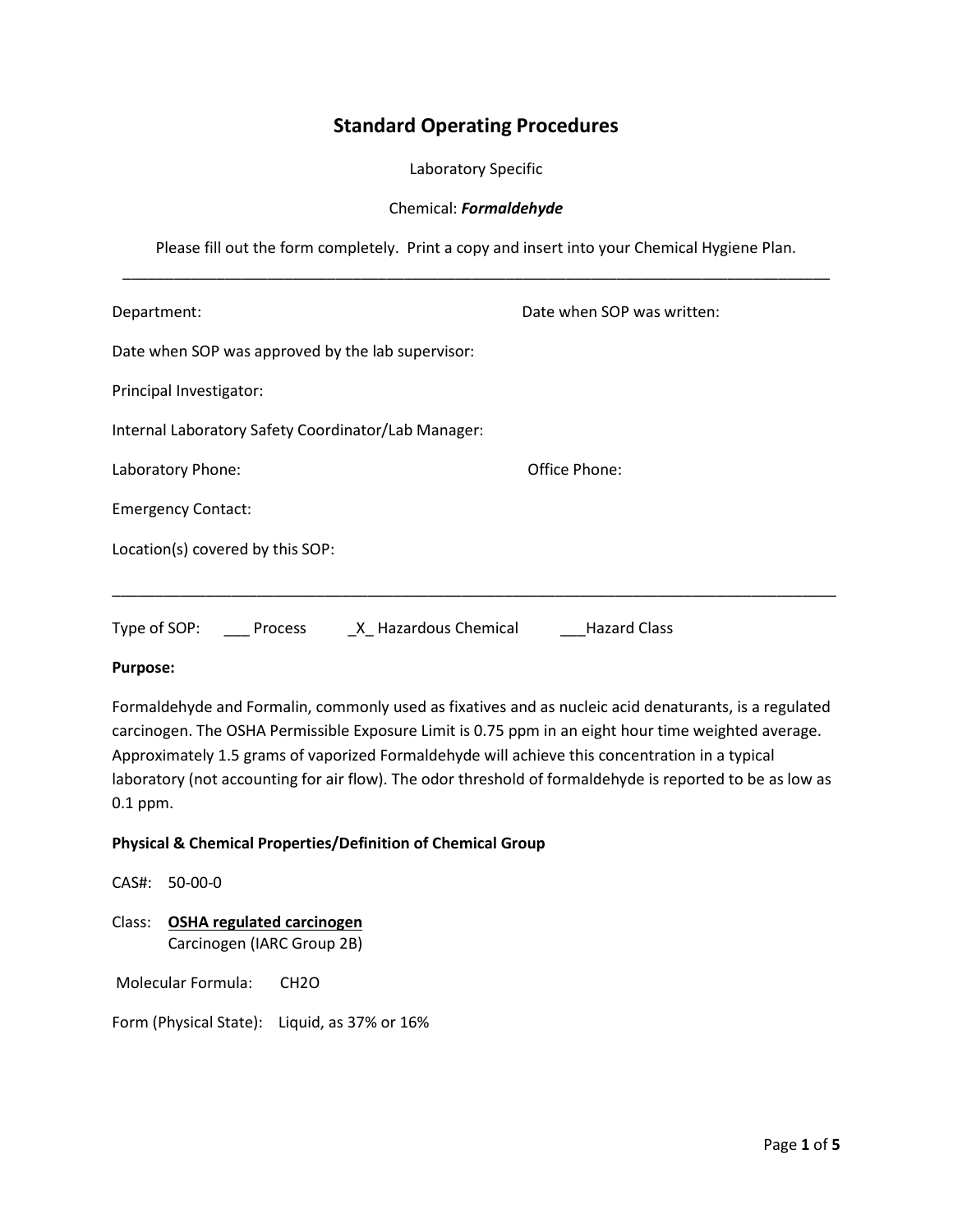# **Potential Hazards/Toxicity**

LD50: Oral: 100 mg/kg [Rat] Dermal: 270 uL/kg [Rabbit]

Permissible Exposure Limits (PEL): 0.75 ppm

#### Acute Effects:

Hazardous in case of eye contact (irritant), of ingestion. Slightly hazardous in case of skin contact (irritant, sensitizer, permeator). Non-corrosive for skin. Non-corrosive to the eyes. Non-corrosive for lungs. Severe over-exposure can result in death.

Chronic Effects: Slightly hazardous in case of skin contact (sensitizer)

#### Mutagenic Effects:

Mutagenic for mammalian somatic cells. Mutagenic for bacteria and/or yeast. Mutagenic for mammalian somatic cells. Mutagenic for bacteria and/or yeast. Classified possible teratogen for humans.

#### Developmental Toxicity:

Classified reproductive system toxin. The substance may be toxic to kidneys, liver, central nervous system (CNS). Repeated or prolonged exposure to the substance can produce target organs damage. Repeated exposure to a highly toxic material may produce general deterioration of health by an accumulation in one or many human organs.

# **Personal Protective Equipment (PPE)**

The level of skin and eye protection should be selected based on the potential for splashing and other forms of exposure.

Minimum potential for splash & exposure:

- Single pair of chemical resistant gloves (nitrile or natural rubber)
- Protective clothing (e.g. non-porous lab coat, impervious sleeves; closed-toed impervious shoes)

When using or transferring large quantities (>1 L):

- Single pair of chemical resistant gloves (nitrile or natural rubber)
	- o Immediately replace with new gloves when splash occurs.
- Chemical resistant lab coat
	- o Avoid using the traditional cotton-polyester white lab coat, which readily collects/absorbs compounds.
- Protective clothing (e.g. non-porous sleeves, closed-toed impervious footwear)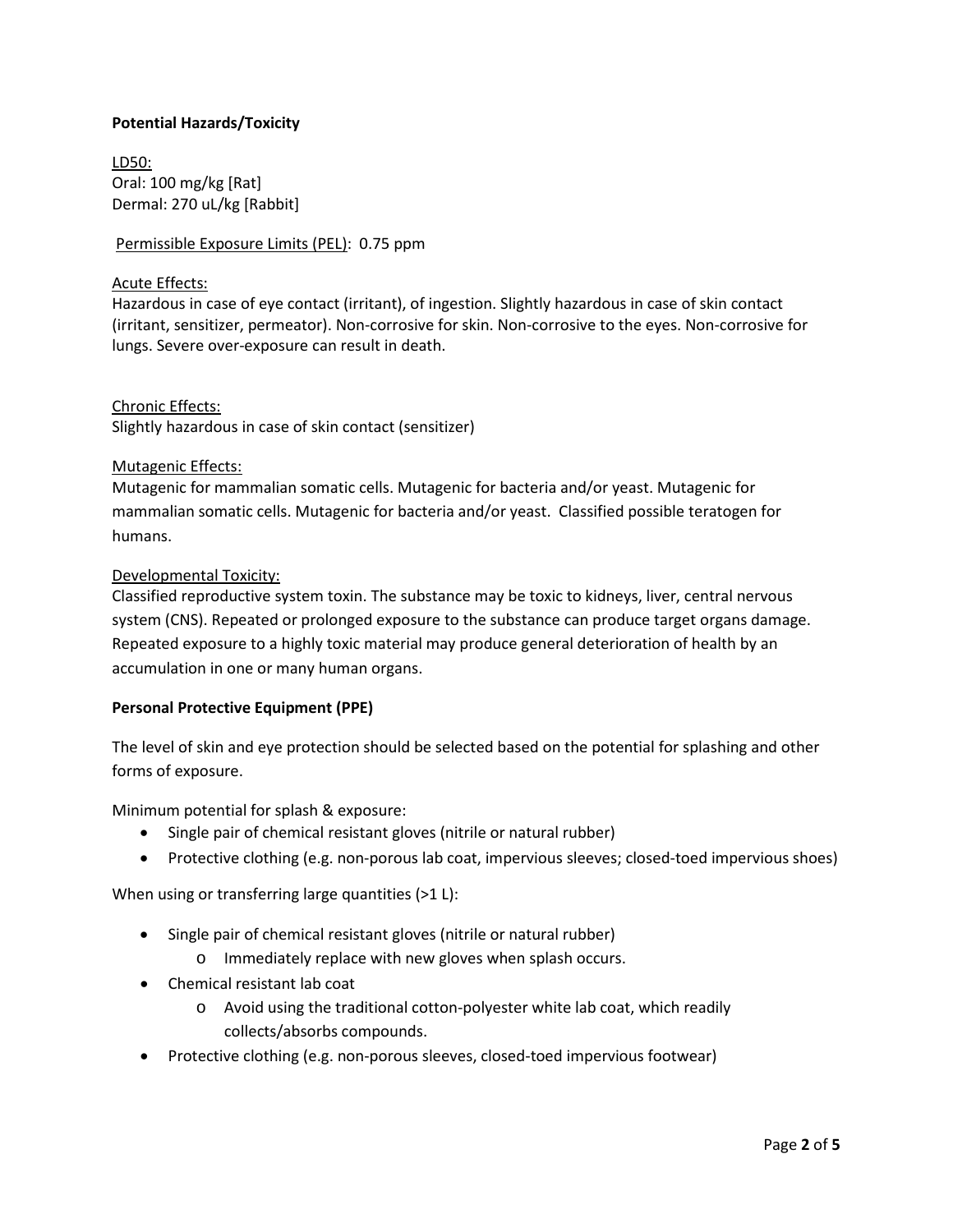# **Engineering Controls**

- All operations involving formaldehyde and dilutions should be carried out in a certified chemical fume hood or a dueled Biosafety cabinet to keep airborne level below recommended exposure limits.
- Chemical fume hoods used as containment areas for particularly hazardous chemicals must have a face velocity of 80 cfm, averaged over the face of the hood and must be certified annually.
- Laboratory rooms must be at negative pressure with respect to the corridors and external environment. The laboratory/room door must be kept closed at all times.

Vacuum lines are to be protected by HEPA (high efficiency particulate air) filters or higher efficiency scrubbers.

# **First Aid Procedures**

# **Skin & Eye Exposure:**

Minor skin contact requires washing with water. Soaking or flushing contaminated areas of the skin with water for periods up to 15 minutes is required if a large area comes into contact with the chemical, or if prolonged contact occurs. Contaminated clothing may hold the chemicals in contact with the skin without being immediately noticed so remove clothing immediately and wash thoroughly before use.

In the event of eye contact, the eye should be immediately be flushed with water. If the chemical is very irritating, it is likely that the affected individual will require assistance to hold the eye open during the flushing.

# **Ingestion:**

• DO NOT induce vomiting, give milk, activated charcoal or water if conscious, and get medical attention immediately.

# **Inhalation:**

• Remove rapidly to clean air. Administer rescue breathing if necessary and call emergency services. Seek medical attention if needed.

# **Special Handling and Storage Requirements**

#### **Designated Areas**

- Designated area(s) for use and storage of formaldehyde must be established.
- All chemicals containing formaldehyde must be secondarily contained with proper signage.
- Signage is required for the container, designated work area and storage location. Sign wording must state the following:

# "DANGER, CANCER HAZARD"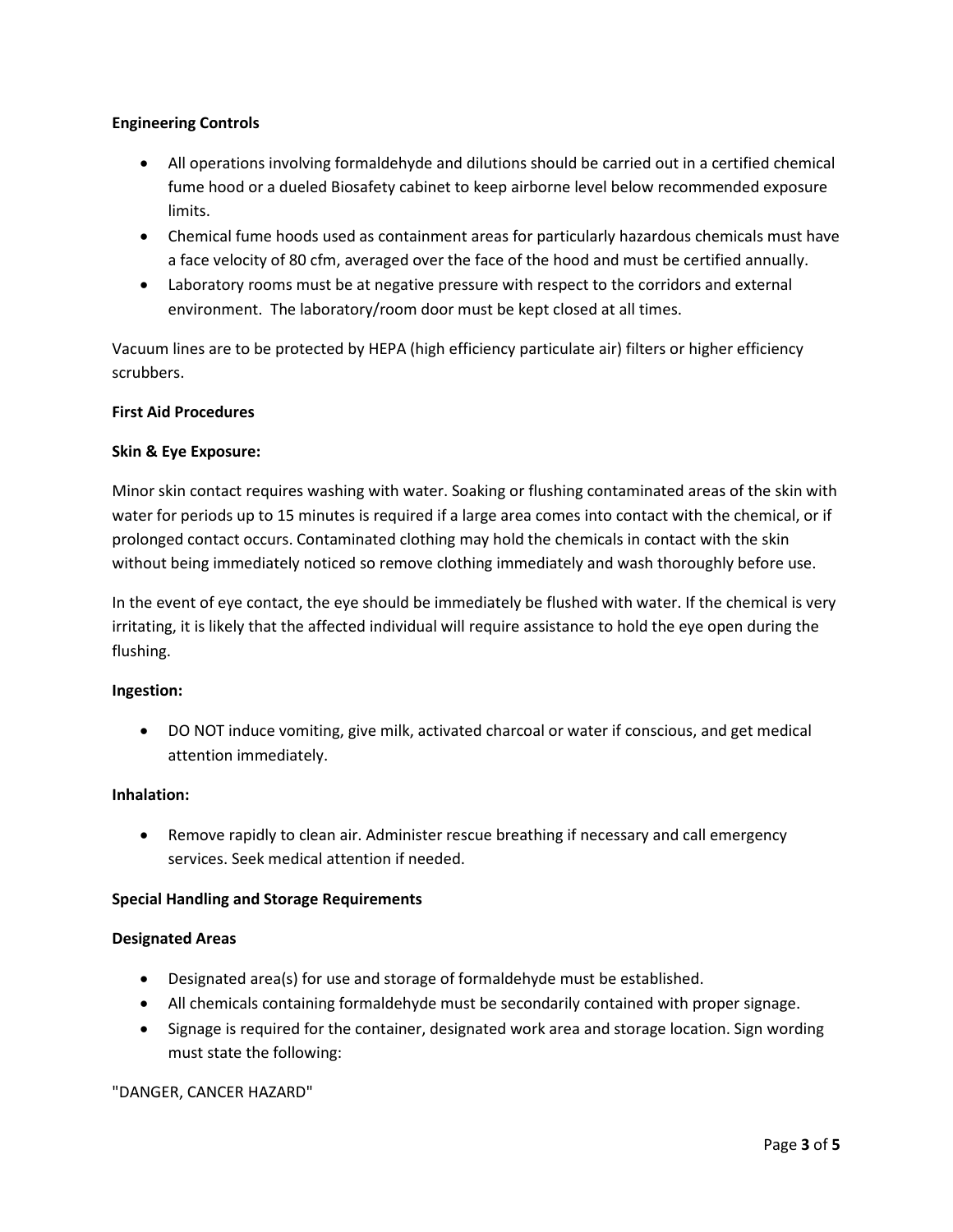## **Spill and Accident Procedure:**

Toxic vapors, including irritating gaseous formaldehyde, may be given off in a fire. In the event of fire, evacuate and bar further entry.

#### **Chemical Spill Dial 911 and 951-0194**

**Spill** - Help contaminated or injured persons. Evacuate the spill area. Avoid breathing vapors. Eliminate sources of ignition if the chemical is flammable. If possible, confine the spill to a small area using a spill kit or absorbent material. Keep others from entering contaminated area (e.g., use caution tape, barriers, etc.).

**Small (<1 L)** - If you have training, you may assist in the clean-up effort. Use appropriate personal protective equipment and clean-up material for chemical spilled. Double bag spill waste in clear plastic bags, label and take to the next chemical waste pick-up.

**Large (>1 L)** - Dial 911 (or 310-825-1491 from cell phone) and SRS at 951-0194 for assistance.

**Chemical Spill on Body or Clothes** -Remove clothing and rinse body thoroughly in emergency shower for at least 15 minutes. Seek medical attention. Notify supervisor and SRS at 951-0194 immediately.

**Chemical Splash Into Eyes** -Immediately rinse eyeball and inner surface of eyelid with water for 15 minutes by forcibly holding the eye open. Seek medical attention. Notify supervisor and SRS at 951- 0194 immediately.

**Medical Emergency** Dial 911 from any campus phone

**Life Threatening Emergency, After Hours, Weekends and Holidays**- Dial911 (or SRS at 951-0194) or contact the. Note: All serious injuries must be reported to SRS at 951-0194

**Non-Life Threatening Emergency**- Go to the Employee Occupational Health Services, or the UNMH Emergency Room.

**Needle stick/puncture exposure** (as applicable to chemical handling procedure) - Wash the affected area with antiseptic soap and warm water for 15 minutes. For mucous membrane exposure, flush the affected area for 15 minutes using an eyewash station. Contact EOHS for information and medical assessment or assistance.

#### **Decontamination/Waste Disposal Procedure**

No waste streams containing (insert chemical) shall be disposed of in sinks. Decontaminate work space with 70-75% ethanol. Wash hands and arms with soap and water after finished. Contaminated pipet tips, eppendorf tubes, and gloves should be discarded as hazardous waste according to UNM-SRS waste disposal procedures.

Formaldehyde (formalin, paraformaldehyde) contaminated waste containers must be labeled: "DANGER, CANCER HAZARD"